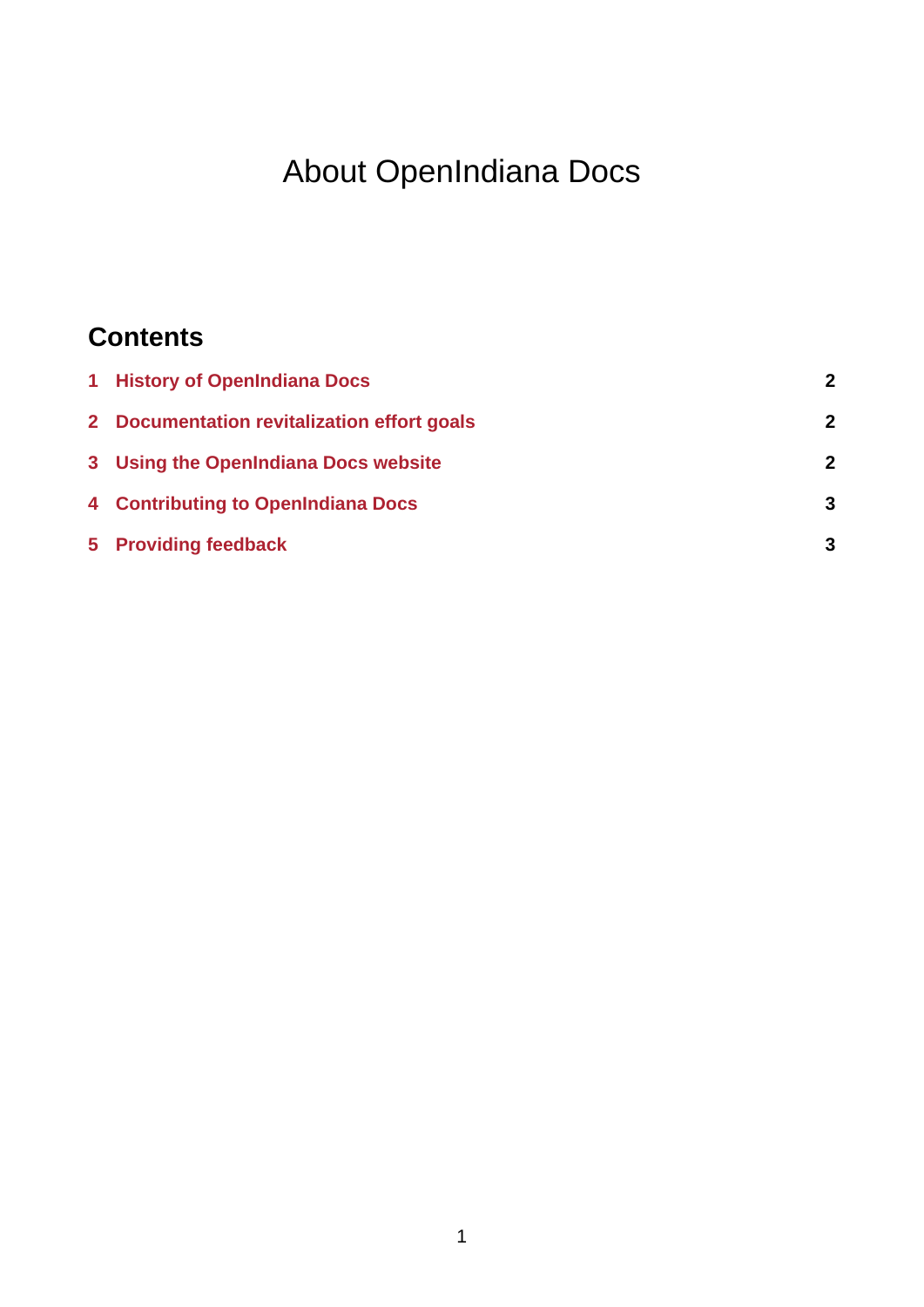This website and its content uses a number of different technologies:

- Page content written in the Markdown text markup language.
- Text markup transformed to HTML using the MkDocs documentation framework/static site generator.
- Website styled using the B[ootstrap](https://daringfireball.net/projects/markdown/) CSS framework (more specifically the Bootswatch Spacelab theme).
- Source code hosted in a GitHub repository.
- Website hosted on GitH[ub Pages](http://getbootstrap.com/)

# **1 History of O[penIndian](https://pages.github.com/)a Docs**

<span id="page-1-0"></span>The current documentation revitalization effort began in late 2015. For some time the project recognized it needed to do a better job of organizing and presenting end user documentation. Just as important, it also recognized how documentation needed to more accurately follow the development state of OpenIndiana Hipster.

The docs team began by looking at:

- The current state of the OpenIndiana project's documentation.
- The methods and toolkits used to create past and present documentation.
- How other projects where approaching their systems documentation efforts.

Much of the migration from the previous Confluence based Wiki was completed in 2019. In 2021 the previous Wiki had to been taken offline due to vulnerabilities in the Confluence software it used.

#### **2 Documentation revitalization effort goals**

<span id="page-1-1"></span>As a result of the aforementioned exercises, the team established the following goals:

- Increase participation and lower the bar of entry by simplifying the documentation process.
- Provide well organized, technically accurate information in an aesthetically pleasing way.
- Treat docs like code (for example: using version control, continuous integration, etc.)
- Migrate all existing and future documentation to a simple text based markup.
- Deploy documentation via a static website generator.
- Employ a dynamic *mobile friendly* CSS framework.

To this end, the team looked at several documentation oriented static site generators and selected MkDocs for its simplicity, ease of use, and professional quality output.

### **3 Using the OpenIndiana Docs website**

<span id="page-1-2"></span>The OI-DOCS website can be navigated in several ways:

- Using the drop down menus from the top navigation bar.
- Clicking the *Next* and *Previous* buttons.
- Using the table of contents found on the left or top side of each page.